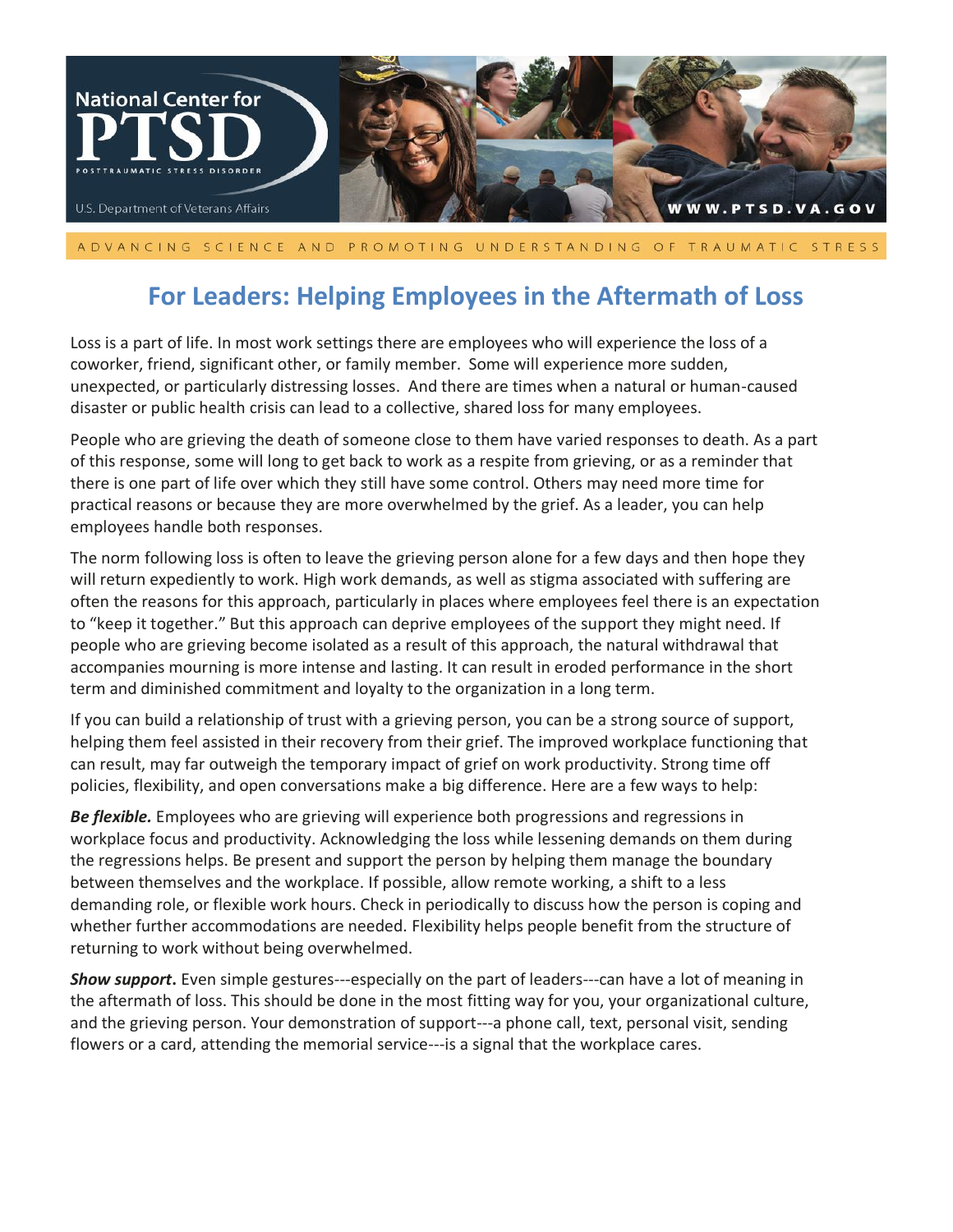*Ask questions***.** If possible, follow the employee's lead regarding what they prefer in terms of time off, support, assistance, and mentoring. You can also ask what they would like you to tell others at work, or how they would like their colleagues to respond when they return.

*Inform***.** Be open with the person about work policies and how flexible they are. Those who are grieving often long for clarity, and clarity around work policies and options can give structure and routine in a time when a person is feeling out of control.

There is no formula for when to return to work; it depends on your work policies and requirements. If the existing policies do not seem sufficient, consider supplementing them with strategies like leave sharing options that allow employees to donate vacation time to those in need, or an employee assistance fund to help workers cover funeral or other expenses. But ultimately, patience and support are what make the difference.

*Communicate with coworkers***.** When an employee is ready to return to work, you can play in important role in preparing coworkers, through communication about the returning employee's wishes and perhaps education about how to deal with grief.

*Be patient***.** Depending on many factors, grief can remain intense for months, and can also flare up years later. The employee may continue to experience periods of confusion, exhaustion, and pain. They may throw themselves into work one moment, and the next moment feel like they can't function at all. If you realize and convey that these grief reactions can be normal for some time after a loss---rather than sign that a person has lost interest in work---you can reduce a good deal of misunderstanding and conflict.

*Believe in the person***.** People can be self-critical when they are grieving, especially those who have been very successful at work. A grieving employee will benefit if you continue to believe in them while not putting too much pressure on them. It requires the capacity to listen and to offer permission to be both a functioning employee and a grief-stricken human being at the same time. It can be a relief for the person to see that you hold them in the same regard as before but can at the same time tailor your expectations as needed. It might also affect the way they view themselves.

*Advise and refer.* If an employee continues to struggle several months after a loss, it may be helpful to advise them about options for professional. An inability to sustain regular work duties six months after a loss may be a symptom of complicated or prolonged grief. There are effective evidence-based treatments that can reduce suffering and speed up recovery.

*Support recovery.* An experience of grief can lead to deeper connections with others, greater authenticity, a shift in values, the realization that one is stronger by enduring through losses, and that life is worth living. You can support employees through this process by your interest in what they might be discovering about changes in their life and work. And if an employee is feeling guilt about new ways of feeling and seeing life, listen and support them as they craft a new way forward, speak about your own experiences with adversity or loss, or be open to asking about their experiences over time.

As a manager, you can help grieving employees feel supported as they work towards recovery. Your efforts may have a ripple effect on other employees who see the care you take with the grieving person, help employees remain in their roles, and bring out the best in your workers.